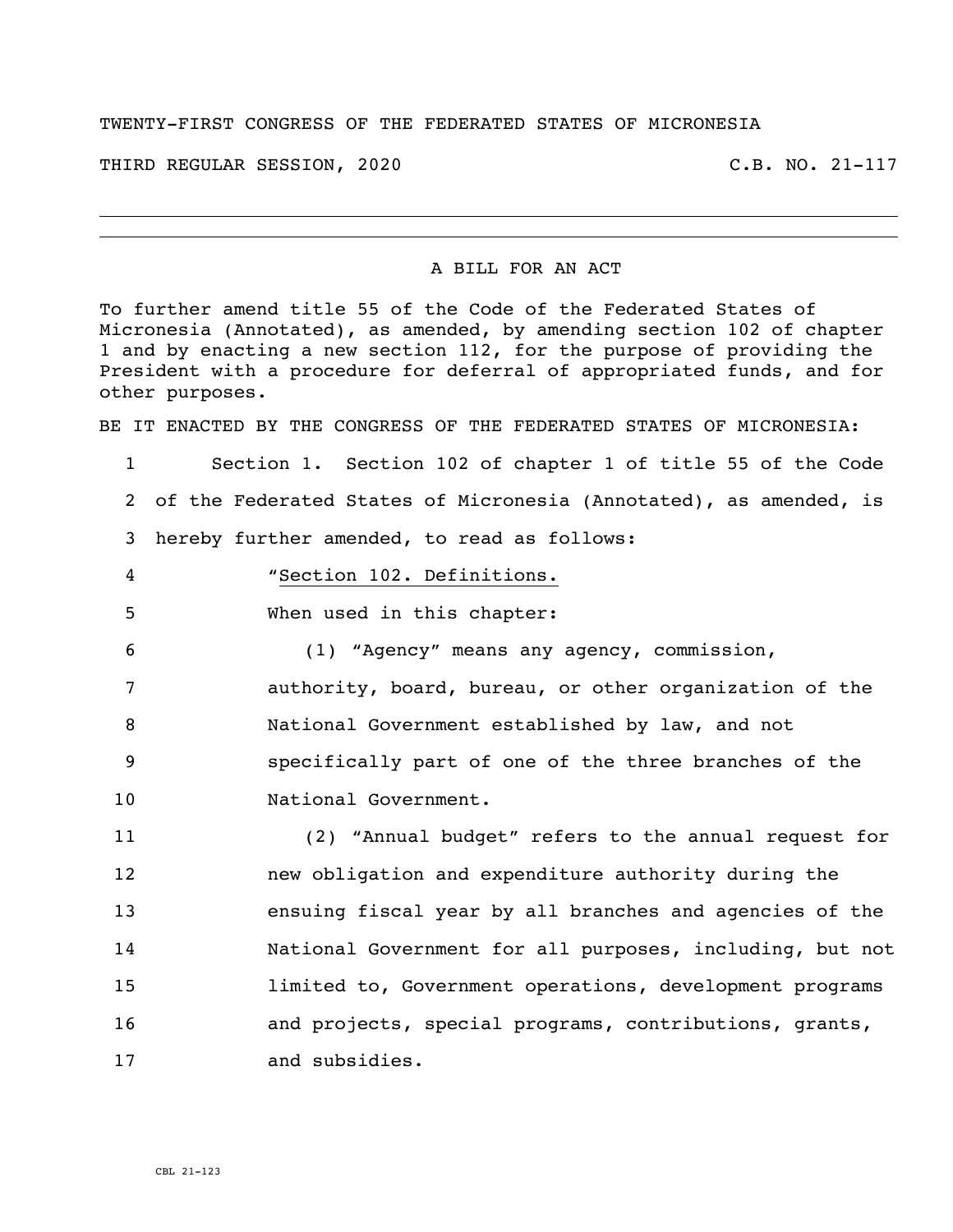C.B. NO. 21-117

 (3) "Appropriation" refers to a law enacted by Congress which authorizes the National Government to incur obligations and to make payments out of the National Treasury in accordance with law. (4) "Compact" refers to the Compact of Free Association, as amended, and its related agreements entered into by and between the Government of the Federated States of Micronesia and the Government of the United States and enacted as United States Public Law No. 108-188, unless otherwise specified herein. (5) "Congress" refers to the Congress of the Federated States of Micronesia (6) "Deferral" refers to the unauthorized refusal to expend appropriated funds. (67) "Development Plan" refers to the Development Plan of the Federated States of Micronesia prepared **pursuant to title two, section 211 of the Compact, and** 18 the infrastructure development plan of the Federated States of Micronesia prepared pursuant to Article V, section 1(e) of the Fiscal Procedures Agreement. (78) "Executive Branch" refers to the executive branch of the National Government of the Federated States of Micronesia. (89) "Fiscal Procedures Agreement" means the Agreement Concerning Procedures for the Implementation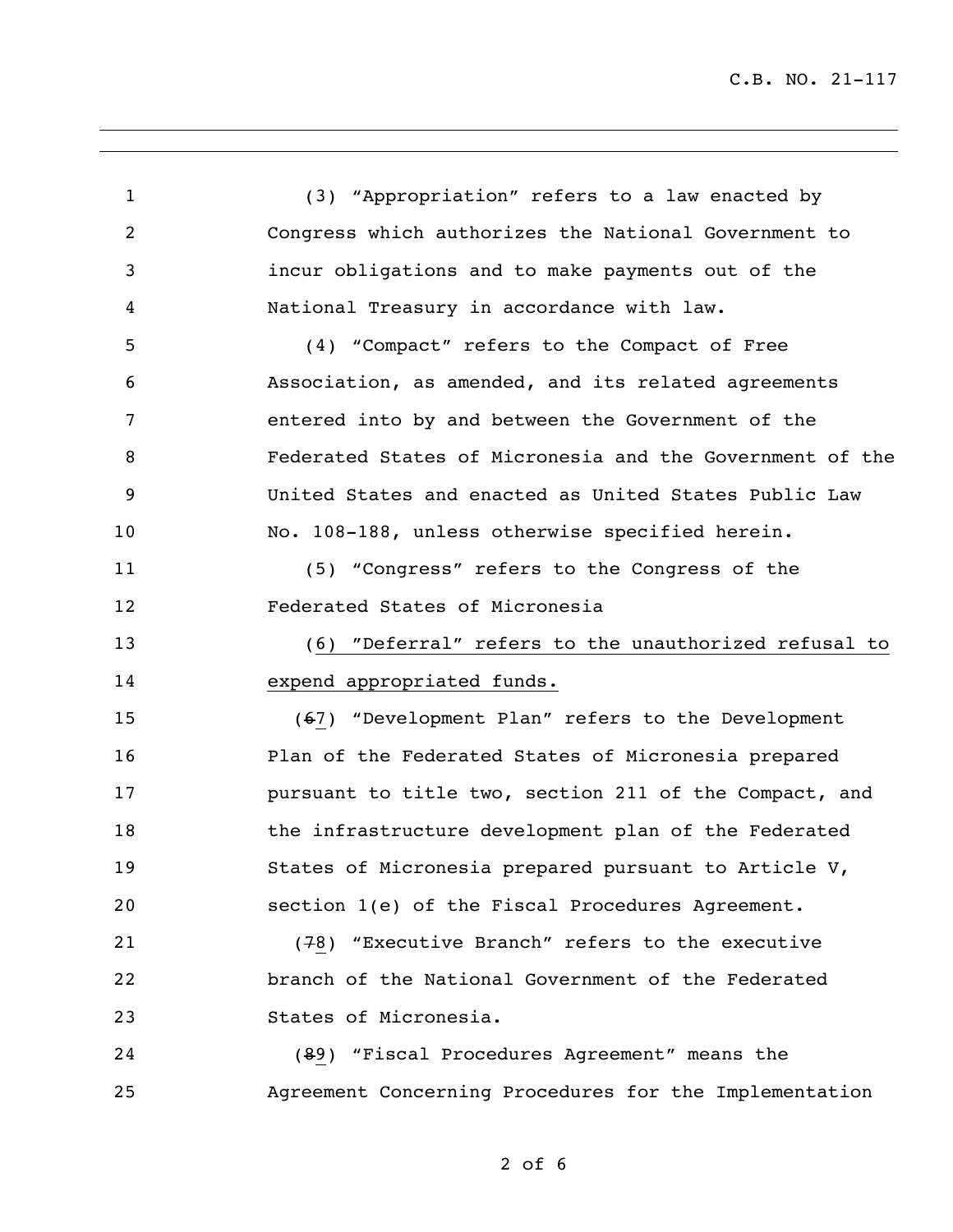C.B. NO. 21-117

 of United States Economic Assistance Provided in the Compact of Free Association, as amended, Between the Government of the United States and the Government of the Federated States of Micronesia, entered into in connection with the Compact.

 (910) "Fiscal year" refers to each one year period beginning October 1 and ending on the next following September 30. Each Fiscal Year shall be designated by the number of the calendar year in which such Fiscal Year ends.

 (1011) "JEMCO" refers to the Joint Economic Management Committee established pursuant to the Compact. (1112) "National Government" refers to the National Government of the Federated States of Micronesia and includes all branches and agencies of the Government. (1213) "National Government Compact Budget Request" means the National Government's annual Compact funding request for the upcoming Fiscal Year and estimated funding levels for the two subsequent Fiscal Years to be consolidated with the States' Compact Budget Requests and submitted to the United States under Article V of the Financial Procedures Agreement.

 (1314) "Proposed Budget" shall have the meaning ascribed 24 to it in subsection (2) of section 103 of this chapter.

of 6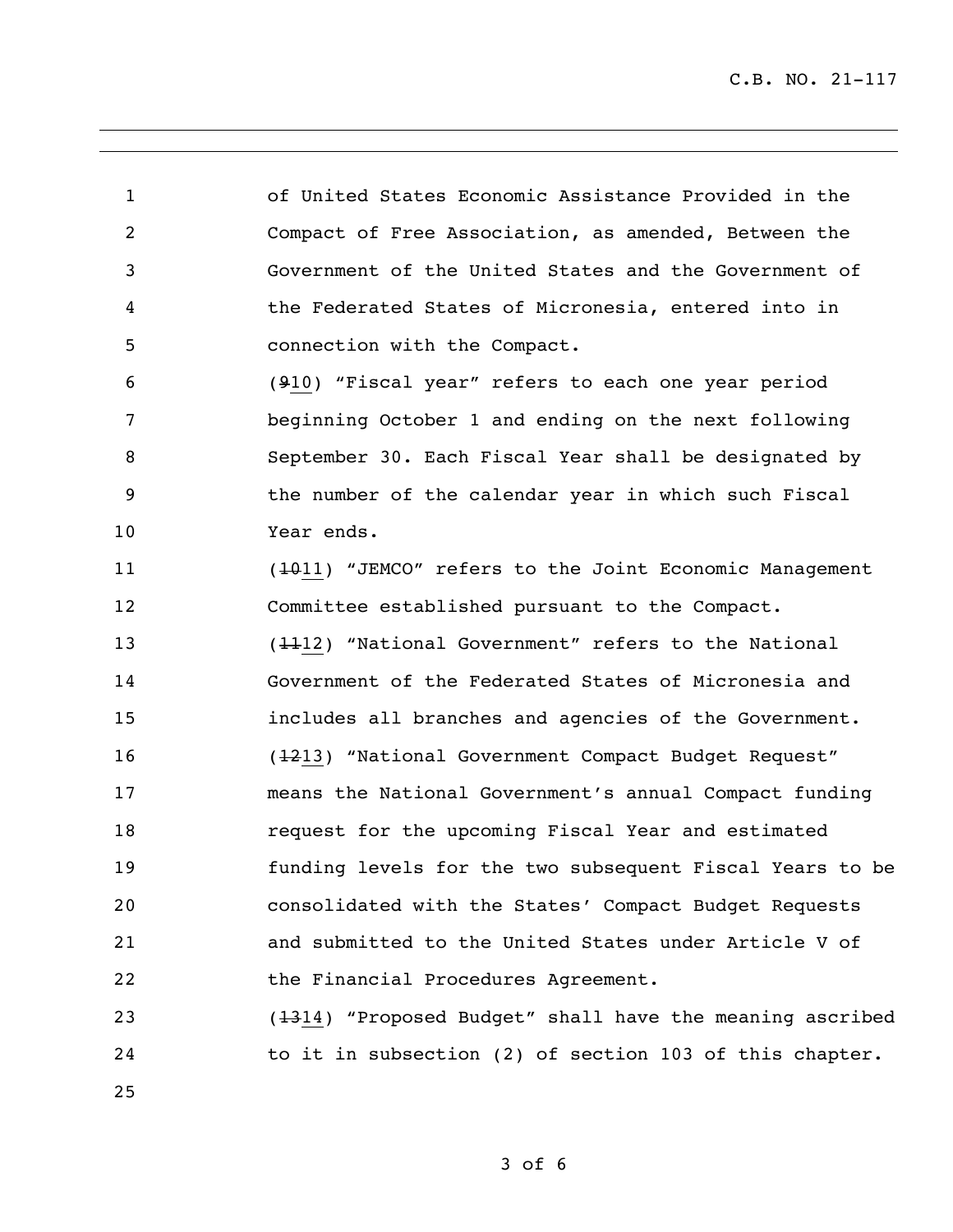1415) "Recommended Budget" shall have the meaning ascribed to it in subsection (3) of section 103 of this chapter. (1516) "Recommended National Government Compact Budget Request" means the President's recommended annual Compact funding request for the National Government for the upcoming Fiscal Year and estimated funding levels 8 for the two subsequent Fiscal Years. Section 2. Chapter 1 of title 55 of the Code of the Federated States of Micronesia (Annotated), as amended, is hereby further amended by enacting a new section 112, to read as follows: **"Section 112. Deferrals.**  (1) No officer or employee to the National Government may defer any appropriation for any purpose. (2) Whenever the President or any allottee of government funds under the direction of the Executive Branch proposes to defer any appropriation provided for 18 a specific purpose or project, the President shall transmit to the Congress of the Federated States of Micronesia a special message specifying: (a) the amount of the appropriation to be deferred; (b) any account, department, or establishment of the Government to which such appropriation is available for obligation, and the specific project or government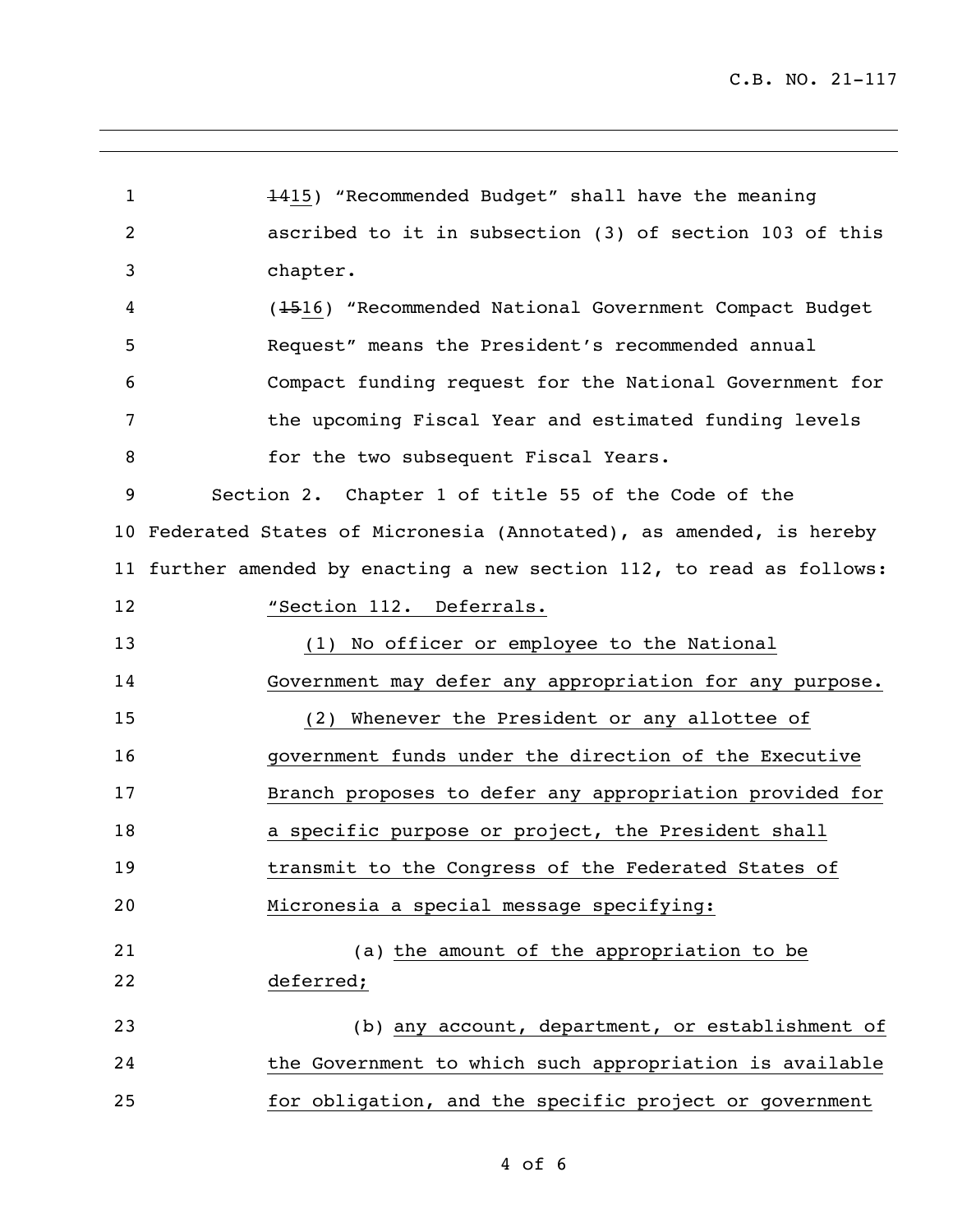| $\mathbf{1}$   | functions involved;                                      |
|----------------|----------------------------------------------------------|
| $\overline{2}$ | (c) the period of time during which the                  |
| 3              | appropriation is proposed to be deferred;                |
| 4              | (d) the reasons for the proposed deferral,               |
| 5              | including the legal authority invoked to justify the     |
| 6              | proposed deferral and;                                   |
| 7              | (e) all facts, circumstances, and considerations         |
| 8              | relating to or bearing upon the proposed deferral and    |
| 9              | the decision to effect the proposed deferral, including  |
| 10             | an analysis of such facts, circumstances, and            |
| 11             | considerations in terms of their application to any      |
| 12             | legal authority, including specific elements of legal    |
| 13             | authority, invoked to justify such proposed deferral,    |
| 14             | and to maximum extent practicable, the estimated effect  |
| 15             | of the proposed deferral upon the objects, purposes, and |
| 16             | programs for which the appropriation is provided.        |
| 17             | (3) A special message may include one or more            |
| 18             | proposed deferrals of appropriations. A deferral may not |
| 19             | be proposed for a period of time extending beyond the    |
| 20             | end of the fiscal year in which the funds were           |
| 21             | appropriated."                                           |
| 22             |                                                          |
| 23             |                                                          |
| 24             |                                                          |